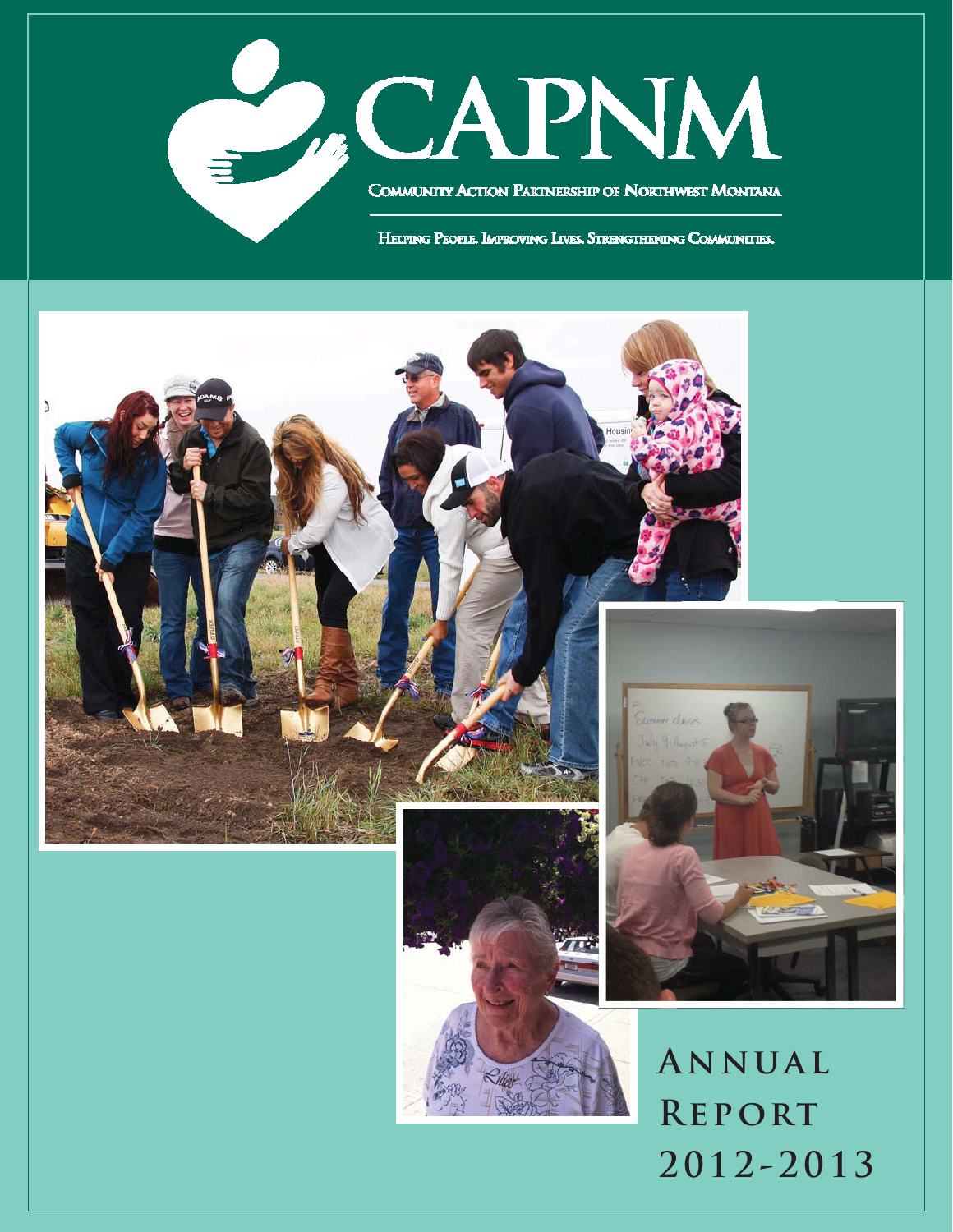# A Message from the Board President



 I am pleased and humbled to share with you the successes of Community Action Partnership of Northwest Montana. During the past year, our Board and Agency Leadership were fully aware of and expertly responsive to the significant challenges we faced and endured. In times of sequester, government shut down, and uncertain economic recovery, we sustained our programs with resolve and tenacity and continued our enduring commitment to achieve our mission to help people, by providing services and advocacy to improve lives and strengthen our communities. Through these challenging times, we are proud to report that our agency provided services to more than 12,700 residents

of our four counties. All of our programs continue to positively impact and improve our clients and communities. Our entire agency and each of its programs strives to distribute valuable dollars and deliver vital solutions to our clients. Examples of these endeavors are providing a means for affordable housing and neighborhood stability through our Community Land Trust, securing warm homes and stable energy costs through Weatherization and Energy Assistance, providing personal home care allowing for loved ones to stay at home, and intervening to help prevent families from experiencing homelessness.

I am honored to be part of such a wonderful and essential organization. In 2014 CAPNM will continue to positively impact our area by identifying needs and being prepared to meet them. We will bring the issues of poverty and need in our communities to the forefront of people's minds by hosting public events that will educate all as to the role poverty plays in our very own communities. We'll seek to engage and involve each and everyone in joining our resolve to improve lives, and strengthen our communities.

- *Holly Walsh*, CAPNM Board President

### **2013 Board of Directors**

Holly Walsh, President Ernest Scherzer Marianne Roose Kate Huntsberger Linda Landrum Ann Brower

Renee Funk, Vice-President Laura Burrowes, Secretary/Treasurer Glen Magera Duane Lutke Faith Hodges Robin Haidle

## Our Mission:

**To provide services and advocacy to improve lives and strengthen our communities**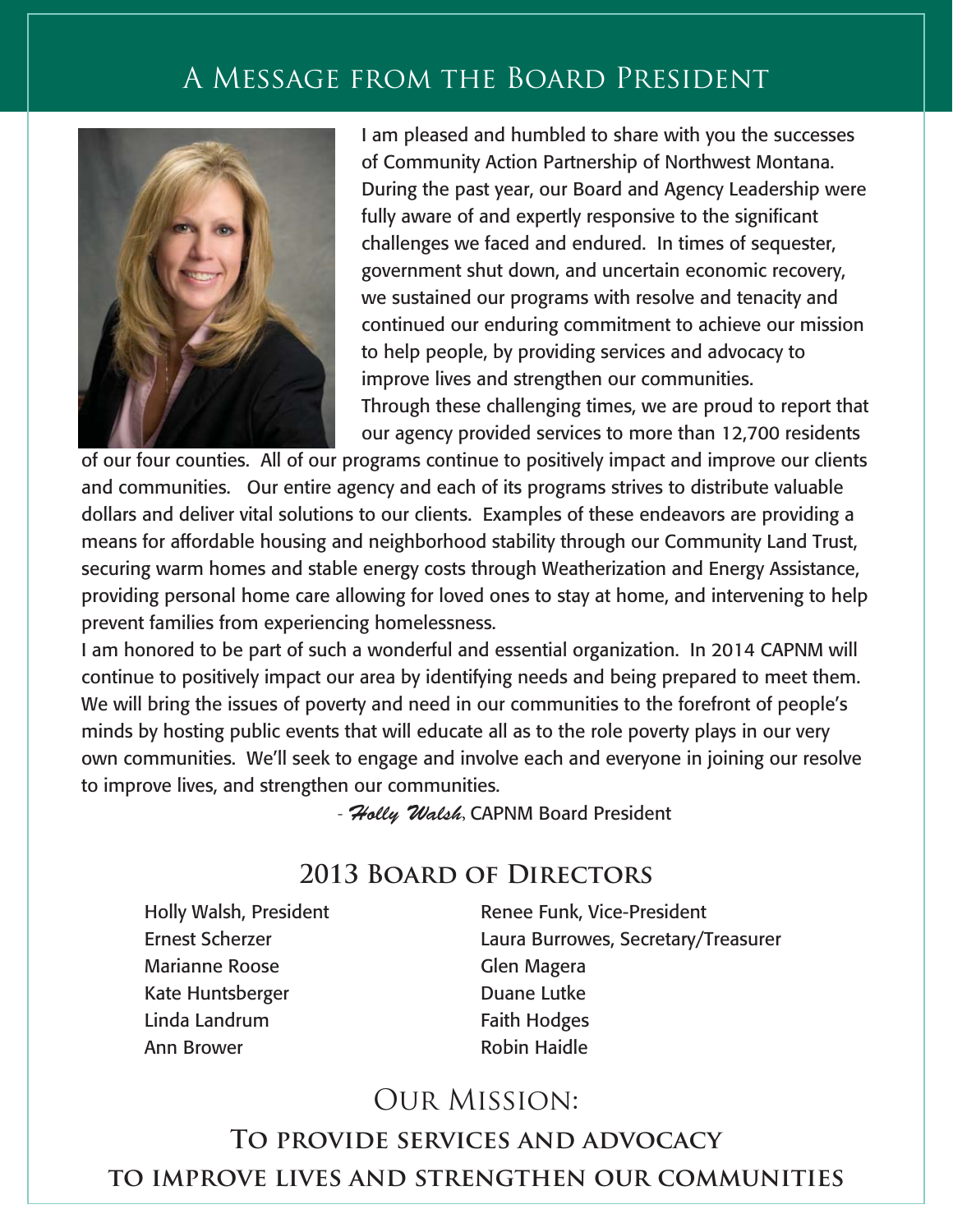#### Housing:

Section 8 Rental Voucher Program aided 421 very low and low income families in obtaining decent, safe and sanitary housing in the private market

142 homes were purchased by low to moderate income families

Mutual Self-Help Housing assisted 6 low income families construct their own homes. Over 10,247 volunteer hours assisted with this program.

"It really is empowering to know I've done this on my own, and that I have provided the kind of stable future for my children I always dreamed of." - Mutual Self-Help Housing Participant

#### Employment & Training:

241 unemployed people obtained a job with training & education

250 families obtained child care enabling employability.

"This community is a better place by not just offering a hand out, but by offering a "Hand Up." The CAPNM program does just that. They were there to help me as long as I was willing to help myself and make the most of what they had to offer."

- WoRC Program Participant

#### Asset Development:

150 Community members received training in Home Buyer Education.

529 low-to-moderate income individuals received free tax preparation returning over \$410,820 back to the community.

42 youth were educated in the financial literacy Free to Choo\$e class.

#### "I have to say that without the help of CAPNM and this class, I would be under water and not ahead of CAPNM staff connected community members with anything."

- Free to Choo\$e Program Participant

#### Energy Assistance:

LIEAP provided energy assistance to 4,738 families by paying a portion of their winter heating bills with \$2,768,779 in assistance.

Energy Share provided 731 families with funds for emergency heat needs caused by situations beyond the family's control.

Weatherization helped 178 households reduce high energy costs by installing insulation, replacing furnaces, and reducing air infiltration.

#### "THANK YOU!!! For giving me a Healthier, Happier, Quieter, Greener Home to Live in !! You all are a swell bunch of guys."

- Weatherization Services Recipient

#### In-Home Services:

Personal Touch HomeCare attendants assisted 97 people with activities of daily living.

1891 Seniors maintained an independent living situation as a result of various services at CAPNM.

"Words cannot express the thanks we have for the wonderful, compassionate, care our mom received from all of you. Because of you, our amazing mom was able to live in her own home, in dignity, surrounded by those she loved."

- Personal Touch HomeCare Family Member

#### Additional Services Provided:

712 community members were assisted with free legal assistance.

635 homeless and impoverished people received immediate necessary services at Project Homeless Connect including Medical, Dental, Food, Haircuts, and other services.

1443 obtained healthcare services for themselves or a family member with assistance from CAPNM.

other service agencies by making more than 26,000 referrals.